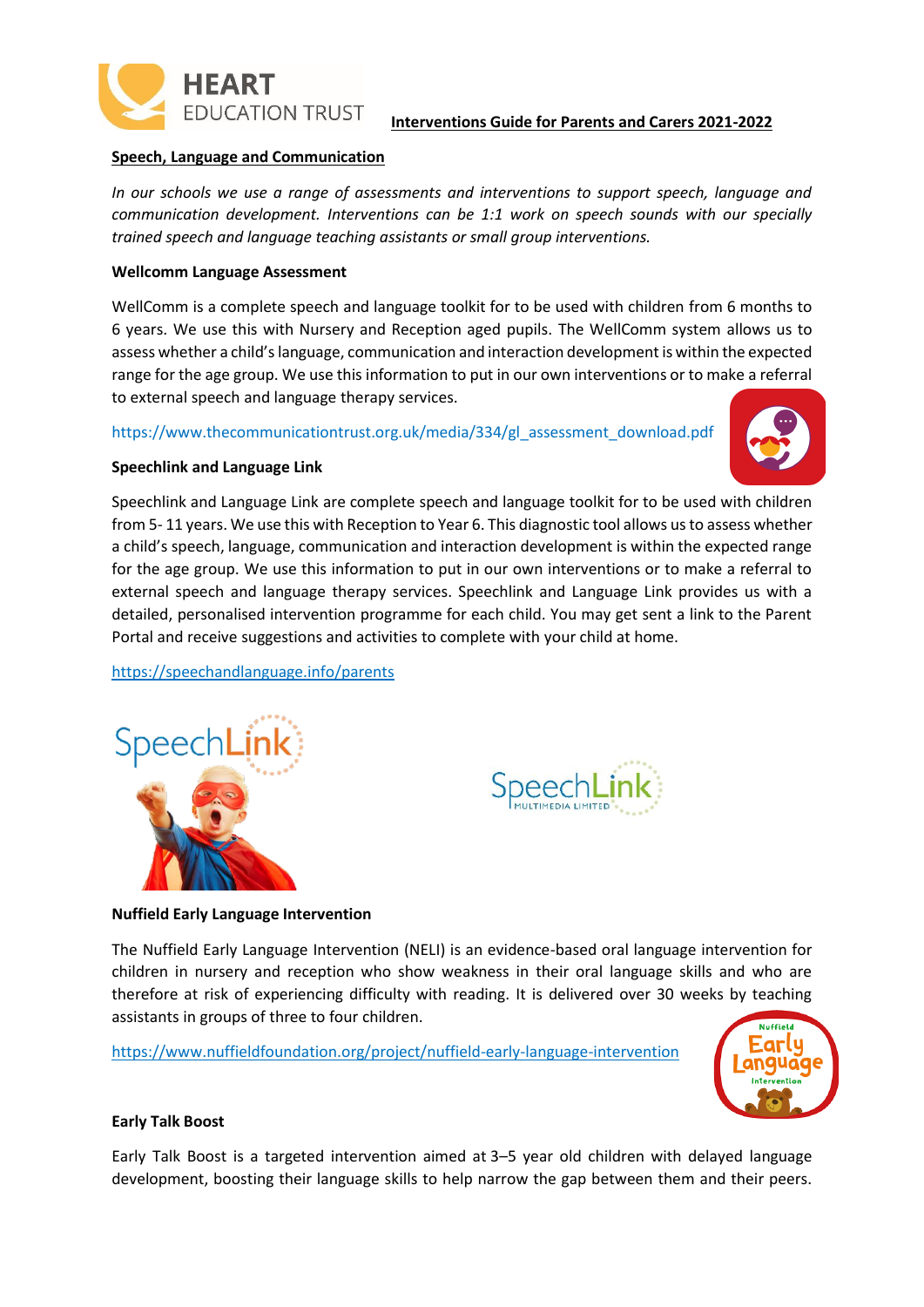The intervention's design is based on strong evidence of what is known to support language development in the early years.

<https://ican.org.uk/media/1994/frequently-asked-questions.pdf>



## **Talk Boost KS1**

Talk Boost KS1 is a targeted intervention for 4-7 year old children with language that is delayed, including children in Reception classes. The programme is delivered in primary schools by classroom teachers and teaching assistants and provides a structured programme that boosts children's progress in language and communication by an average of 9 - 18 months after a ten week intervention. Children who are selected to take part in the intervention will attend three sessions per week in small groups, each lasting 30-40 minutes delivered by the teaching assistant. The sessions include activities that cover the key elements of language: Attention and Listening, Vocabulary, Building Sentences, Telling Stories and Conversations. In addition, the teacher will run a weekly whole-class activity and there are activities that can be practiced at home.

# <https://ican.org.uk/media/3000/faq-tbks1.pdf>

# **Talk Boost KS2**

Talk Boost KS2 is a targeted intervention aimed at children 7-10 year old children with delayed language, aiming to boost their language skills helping them to catch up with their peers. The programme aims to accelerate children's progress in language and communication, after an eight week intervention. Children who are selected to take part in the intervention will attend three sessions per week in small groups, each lasting 30-40 minutes delivered by the teaching assistant. The sessions include activities that follow the areas of language and communication: listen carefully, learning new words, telling stories, working with others and making friends and having conversations. In addition, the teacher will run a weekly whole-class activity and there are activities that can be practiced at home.

[https://ican.org.uk/media/2778/tbks2\\_leaflet\\_a5-final-web-version-1.pdf](https://ican.org.uk/media/2778/tbks2_leaflet_a5-final-web-version-1.pdf)



# **Social Communication Interventions**

*Some pupils will require further support to develop their social communication and social relationship skills. These are some of the intervention programmes we use to do this.*

# **Time to talk**

Time to Talk has been specifically created to teach and develop social interaction skills and improve oral language skills for children aged between 4-6 years old.

Time to talk contains over 40 sessions which are designed for children who will be seen two to three times each week. The intervention helps children to develop the basis of interaction with the help of a friendly and approachable character, Ginger the Bear who is a core feature in all of the activities.

The skills which a child can gain include:

- **Eye Contact**
- Taking turns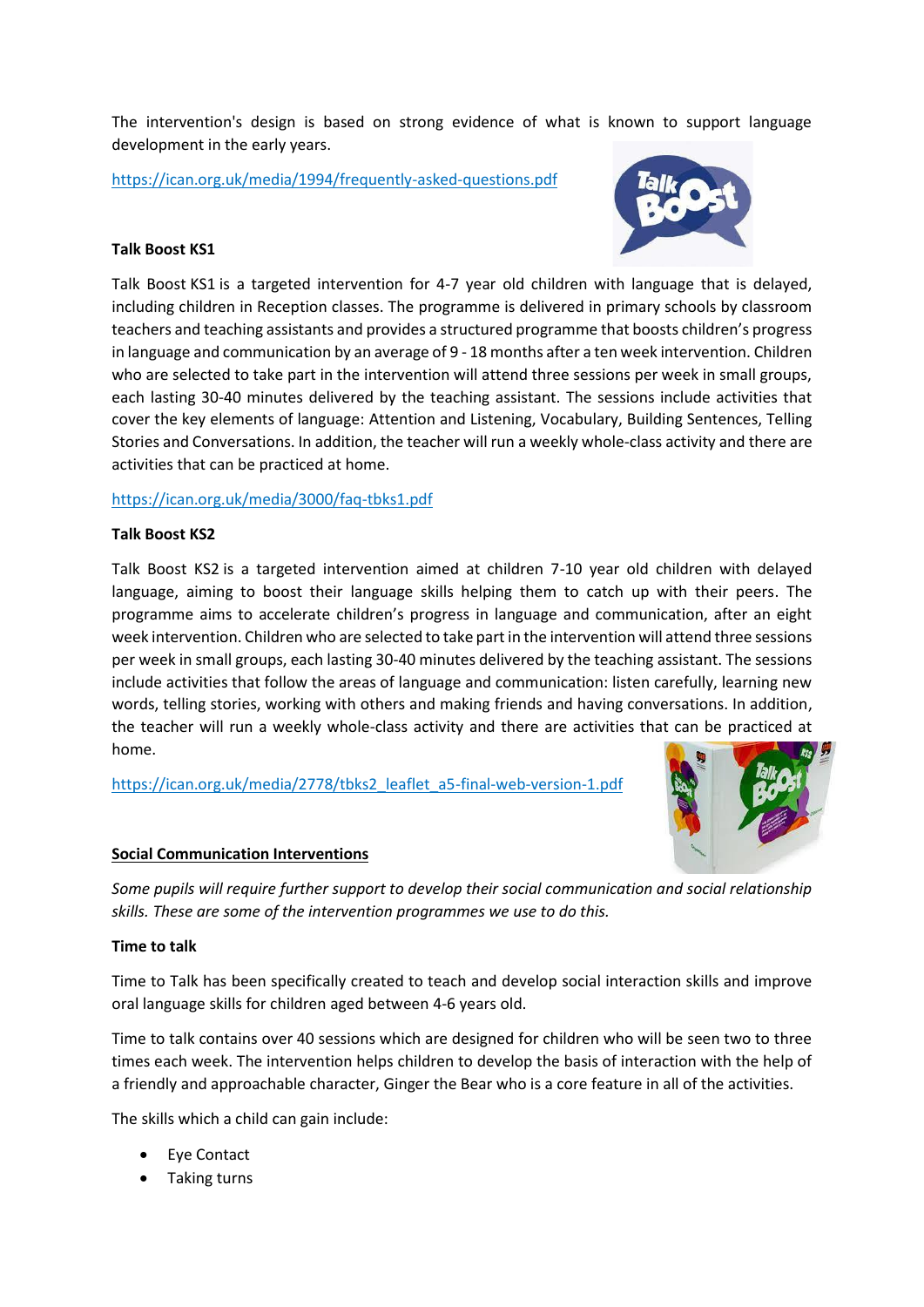- Let's Practice
- Sharing
- Greetings
- Awareness of Feelings
- Giving
- Following Instructions
- Listening
- Paying Attention
- Play skills

# **Socially Speaking**

Socially speaking offers a social skills programme for children in Key Stage 2 with mild to moderate learning disabilities, physical and medical disabilities including Autistic Spectrum Conditions.

The programme includes three key areas;

- Let's Communicate
- Let's Be Friends
- Let's Practice

Socially speaking aims to improve a pupil's self-esteem, listening skills and expressive language abilities.



# **Talkabout**

Talkabout is a series of social communication programmes. It is a practical resource which is aimed at improving Social Communication Skills such as;

- Listening
- 7Conversational Skills
- Body Language
- Awareness
- Assertiveness

It can be used with children of a range of ages and will be delivered in small groups 2 to 3 times per week.

# **Lego Therapy/Brick Club**

Lego therapy interventions are really useful for children and young people with social difficulties. A child or young person needs to have basic fine motor skills and basic language comprehension skills to take part in this intervention. Lego therapy interventions can be an option for young adults and children who have difficulties with:

- Communication and language
- Social skills e.g making friends

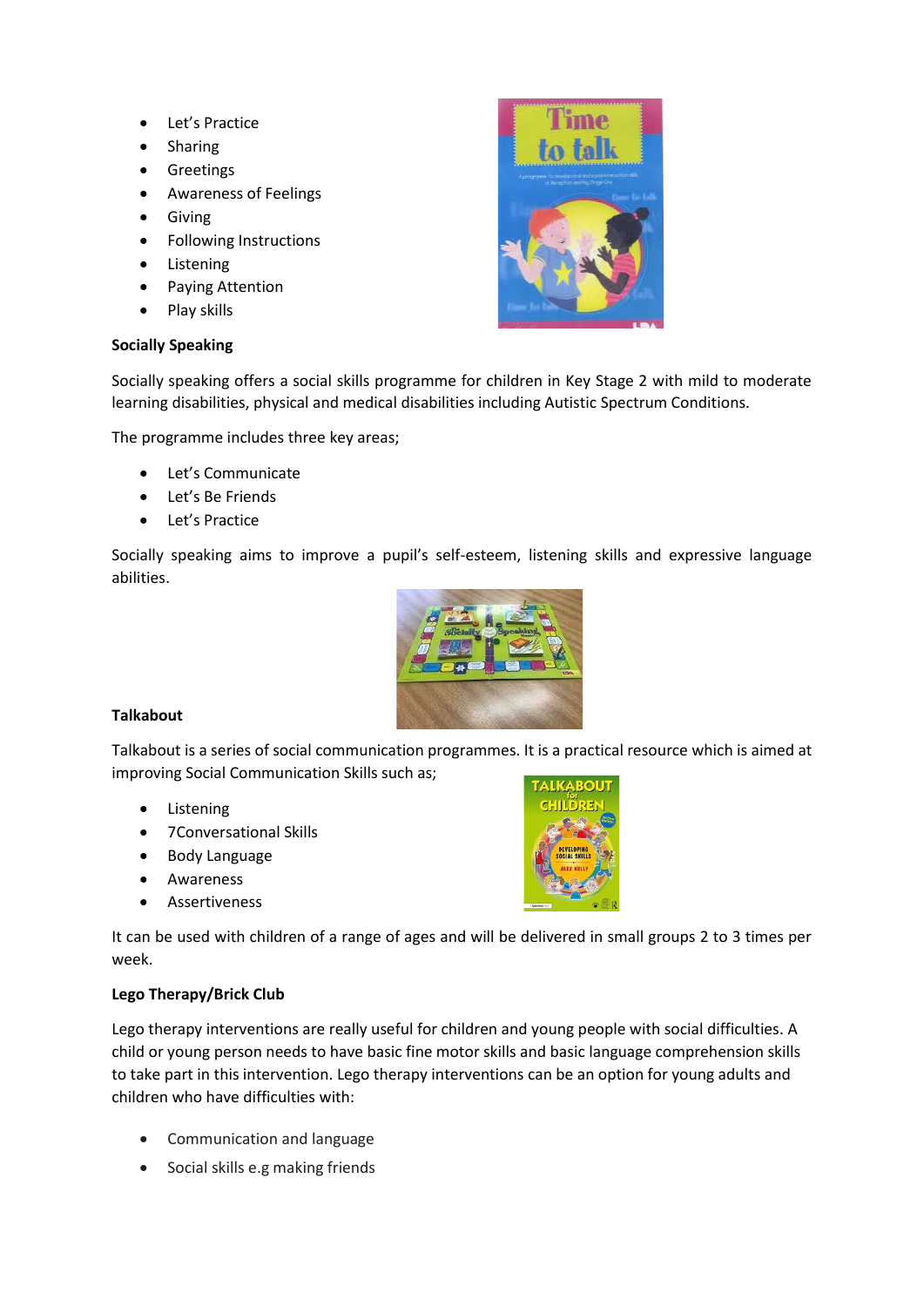- Expressing how they feel
- Problem-solving activities
- Sticking to a task
- Teamwork
- Fine motor skills
- Understanding and following instructions

Our groups run with a trained practitioner once or twice a week.

## **Sensory**

*Some children have issues with Sensory Processing and Sensory Integration. Once we recognise a child's sensory needs we can put support in to meet these, for some children this may be having additional equipment such a wobble cushions, weighted blankets, therabands. However, some children require more so we provide the following interventions based on an occupational therapist's assessment and recommendations:*

## **Sensory Circuits**

A sensory circuit is a form of sensory integration intervention. It involves a sequence of physical activities that are designed to **alert**, **organise** and **calm** the child. The sensory circuit aims to facilitate sensory processing to help children regulate and organise their senses in order to achieve the 'just right' or optimum level of alertness required for effective learning. The circuit is an active, physical and fun activity that children enjoy doing.

Sensory circuits are completed at school, first thing in the morning (and after lunch too, where possible), but can be done at home too. Sensory circuits are a great way to both energise and settle children so they can focus and engage better in the classroom. Many children can benefit from attending a sensory circuit, even for a short period of time.



**Sensory Diet**

A "sensory diet" provides regular opportunities for a child to 'keep in check' the imbalance in the sensory stimulation they are lacking, seeking or avoiding, to ensure that the amount received meet the body's required levels to function well.

A specifically tailored sensory diet is established then modified over time to meet the individual child's needs as their sensory processing changes or the environmental demands shift. A "sensory diet" consists of sensory activities that help children to feel calm and organised, which then helps them to obtain an optimal state for learning, attention and behaving appropriately.

As a child learns to self-regulate sensorily (their energy level, behaviour, emotion and attention) through the use of a sensory diet, skills such as concentrating, sharing and taking turns also become

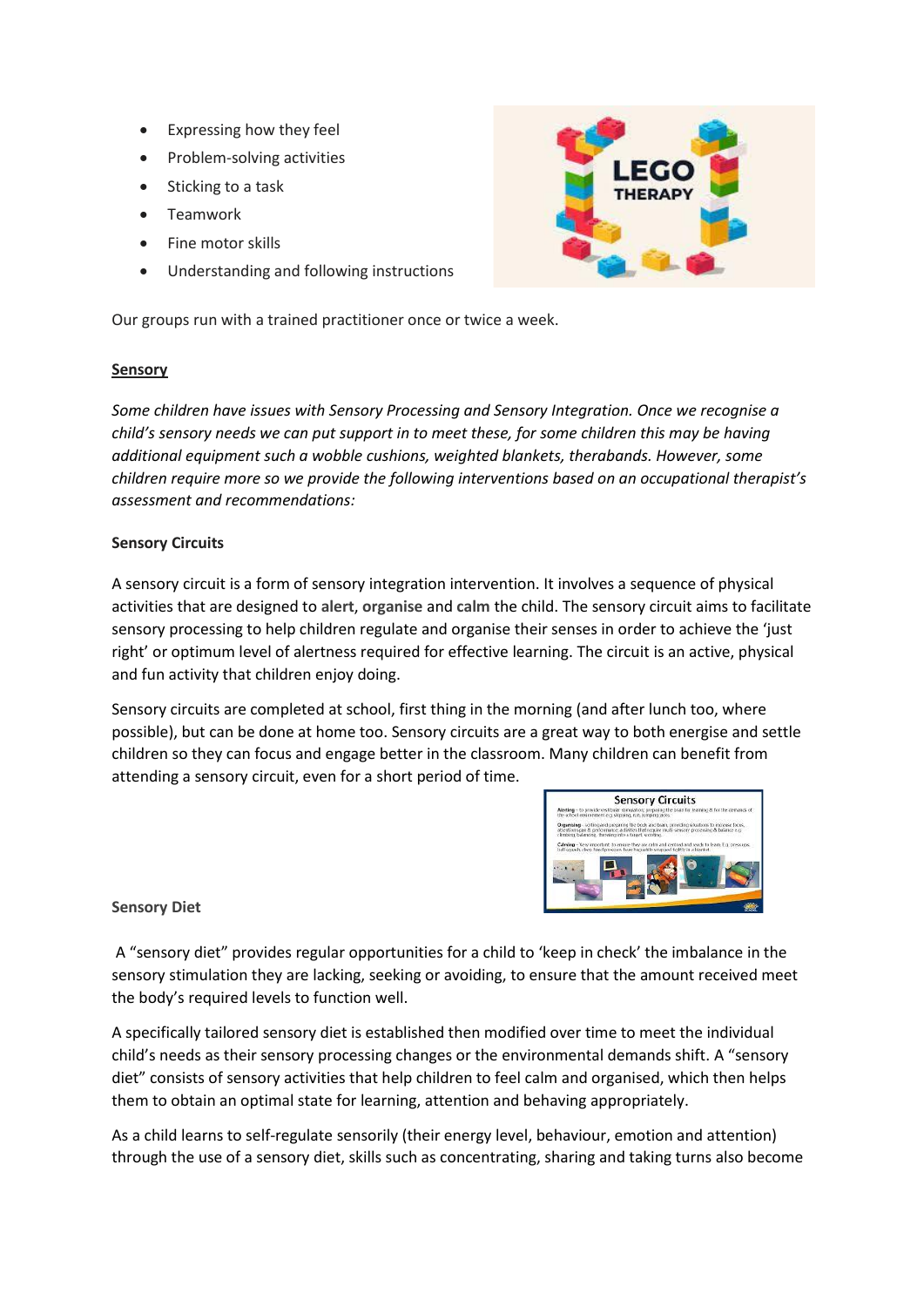more mature more quickly. This enables a child to move from depending on others to beginning to manage tasks or situations by themselves.

## **Learning & Cognition**

*We offer a range of learning and cognition interventions. Many of these will be short term to give a pupil the opportunity to catch up or to close specific gaps in their learning, but for some children with particular learning disabilities these may be longer term to enable them to access learning in a mainstream classroom.*

#### **Reading Interventions**

## **Nessy**

Nessy programs are online interactive games which are developed in collaboration with specialist teachers and the world's leading academic researchers. The programs are research-proven and designed to follow the principles of structured, multi-sensory learning, this works for all children, especially those with dyslexia. Children have an individual login which they can access both at school and at home. Your child may be given a login if they are finding reading challenging, have a diagnosis of dyslexia or suspected dyslexic traits.

<https://www.nessy.com/uk/parents/>



## **Catch Up Literacy**

Catch Up® Literacy is a structured one-to-one intervention for learners who find reading difficult. It enables struggling readers to achieve more progress in their reading. It uses a book-based approach to support learners in their reading of a book so they activate both dimensions of reading – word recognition processes (including phonics) and language comprehension processes.

It is used for struggling readers whose Reading Age is significantly below their Chronological Age and is designed for use with struggling readers aged 6-14, rather than beginner readers.

# <https://www.catchup.org/interventions/literacy.php>

#### **Rapid Reading**

Rapid Reading is a small group reading intervention which supports children who are finding reading difficult or challenging to develop the decoding, fluency and comprehension skills that are needed to become a confident reader. Groups are taken at least three times a week by a specially trained teaching assistant.

# <https://www.pearsonschoolsandfecolleges.co.uk/primary/subjects/english-literacy/rapid-reading>



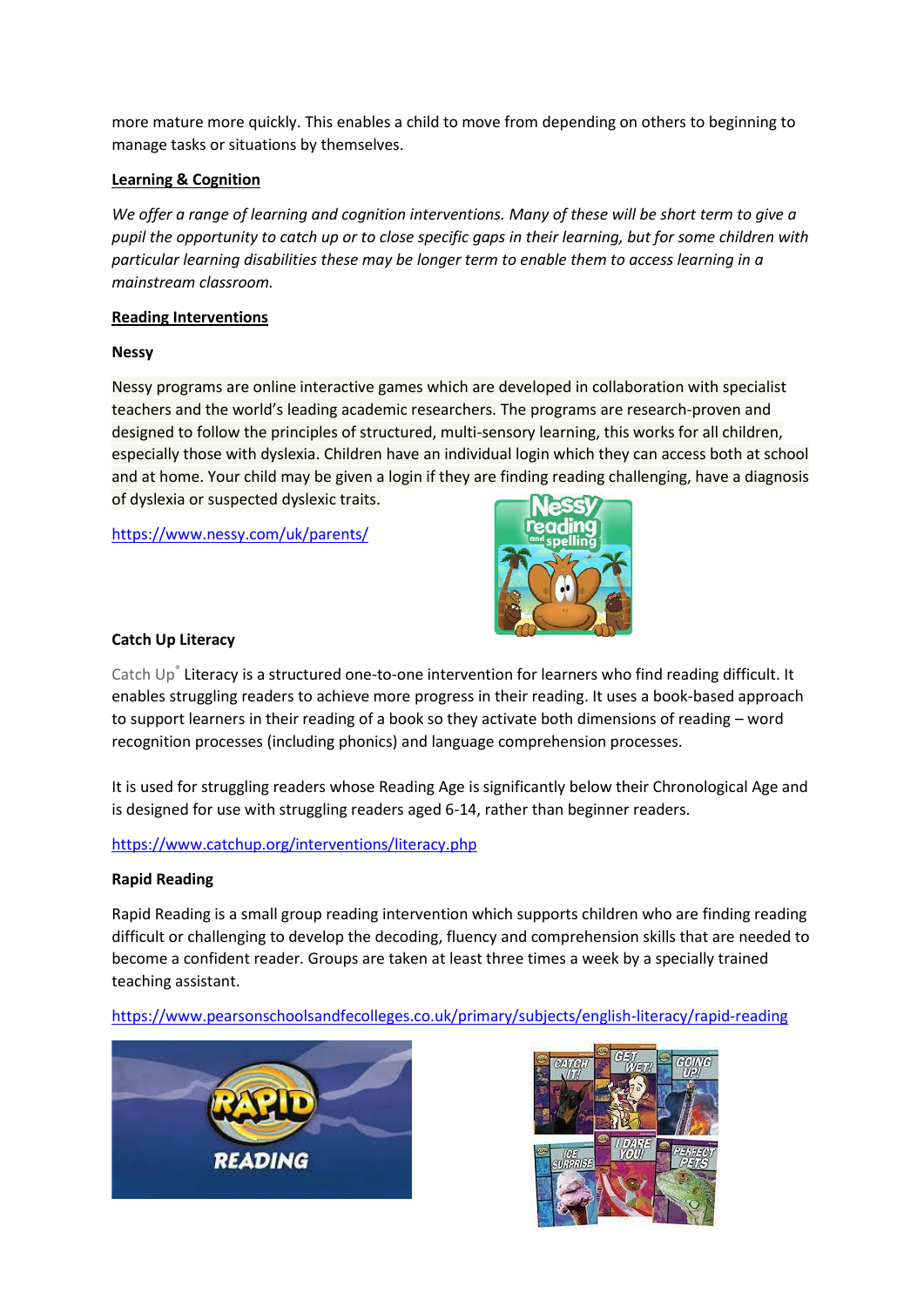#### **Sounds Discovery**

This intervention programme uses a synthetic phonics approach. It was developed to support 'slowto-start' and dyslexic learners and is delivered in a small group of 2-4 pupils to practise blending (building up) and segmenting (breaking down) words into their individual phonemes.

<https://syntheticphonics.net/uploads/Guide%20for%20Parents.pdf>

#### **IDL Literacy**

The IDL Literacy Intervention is a speaking-computer based multi-sensory system which supports learners with dyslexia and other learning difficulties to increase their reading and spelling ages. The programme was specifically designed for those with dyslexia, but is also used as an intervention for children who have other learning difficulties. As it is an online system your child will have a log in which allows them to access this both at school and at home.

[https://idlsgroup.com/app/idl/filesmodule/local/resources/A%20Parent%E2%80%99s%20Guide%20](https://idlsgroup.com/app/idl/filesmodule/local/resources/A%20Parent%E2%80%99s%20Guide%20to%20Using%20IDL%20Literacy%20at%20Home.pdf) [to%20Using%20IDL%20Literacy%20at%20Home.pdf](https://idlsgroup.com/app/idl/filesmodule/local/resources/A%20Parent%E2%80%99s%20Guide%20to%20Using%20IDL%20Literacy%20at%20Home.pdf)



#### **Precision Teaching**

Precision teaching is a structured teaching method that's designed to improve the accuracy and fluency of reading, spelling and maths. The main goal of precision teaching is to help ensure that students become fluent and accurate in using their words. It aims to develop students' reading and spelling skills naturally by using language more in their everyday learning.

Precision teaching is often used with children with SEND who might need additional support. It is usually carried out on a one-to-one basis for around 10 minutes, 3 times a week. Precision teaching is designed to get children to think quickly until they're able to recall the spelling of a certain word almost instinctively.

#### **Maths**

Every 6,9 hild

#### **First Class @ Number**

1 stClass@Number is a programme for children who need a little extra help to improve the mathematical skills and understanding. If your child needs this help in mathematics, they may be selected for a place on the 1 stClass@Number programme. This means that they will receive some extra sessions with a specially trained teaching assistant. The teaching assistant will aim to accelerate your child's learning in mathematics. The teaching assistants have been on a special course for 1stClass@Number. 1 stClass@Number is a set of mathematics lessons. The teaching